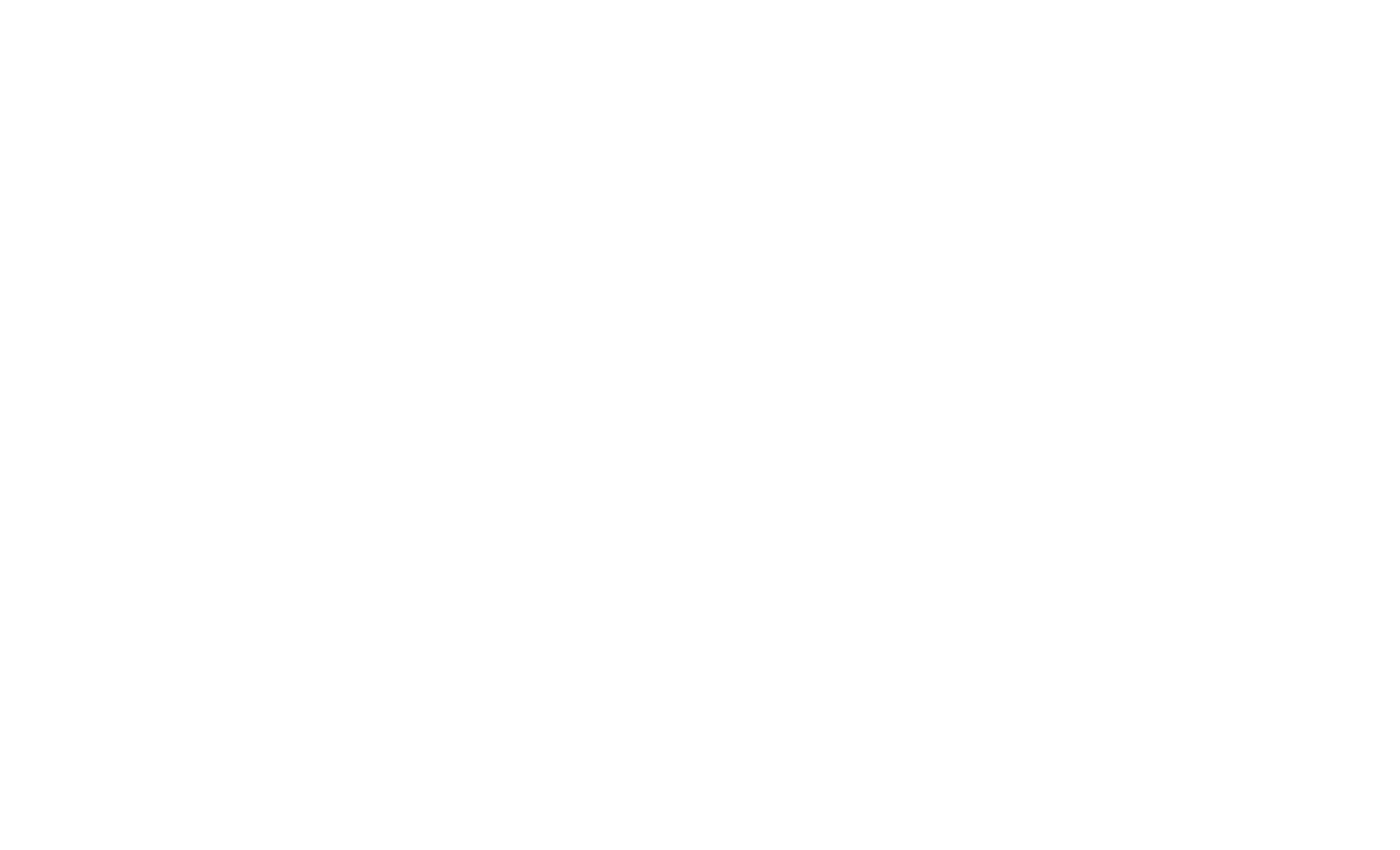| ALS Workshop on Simplified                                             |              |            |                                           |           |     |                                  |                                 |     |        |        |        |  |
|------------------------------------------------------------------------|--------------|------------|-------------------------------------------|-----------|-----|----------------------------------|---------------------------------|-----|--------|--------|--------|--|
| Legal Order and Decision Making                                        | ALSD         | YES        | NP-53.10 Lease of Real Property and Venue | Annually  | N/A | May                              | May                             | GoP | 79200  | 79200  |        |  |
|                                                                        |              |            |                                           |           |     | March, June,                     | March, June,                    |     |        |        |        |  |
| Conduct of In-House Workshop                                           | <b>ALSD</b>  | <b>NO</b>  | NP-53.9 - Small Value Procurement         | Triennial | N/A | December                         | December                        | GoP | 178200 | 178200 |        |  |
| Regional                                                               |              |            |                                           |           |     |                                  |                                 |     |        |        |        |  |
| APEC/IPCR/OPCR/POLICY/DIRE<br>CTIVE of RARAD with All                  |              |            |                                           |           |     |                                  |                                 |     |        |        |        |  |
| <b>PARADS</b>                                                          | <b>DARAB</b> | YES        | NP-53.10 Lease of Real Property and Venue | Annually  | N/A | January                          | January                         | GoP | 35000  | 35000  |        |  |
| <b>DARAB First Quarter Assessmer</b>                                   | <b>DARAB</b> | <b>YES</b> | NP-53.10 Lease of Real Property and Venue | Annually  | N/A | March                            | March                           | GoP | 84000  | 84000  |        |  |
| DARAB Year-end Assessment                                              | DARAB        | <b>NO</b>  | NP-53.9 - Small Value Procurement         | Annually  | N/A | December                         | December                        | GoP | 84000  | 84000  | n.     |  |
| Other Professional Services                                            | <b>DARAB</b> | <b>YES</b> | <b>Direct Contracting</b>                 | N/A       | N/A |                                  | January to May January to May   | GoP | 80000  | 80000  | $\sim$ |  |
| Regional<br>APEC/IPCR/OPCR/POLICY/DIRE                                 |              |            |                                           |           |     |                                  |                                 |     |        |        |        |  |
| CTIVE of RARAD with All                                                |              |            |                                           |           |     |                                  |                                 |     |        |        |        |  |
| <b>PARADS</b>                                                          | <b>DARAB</b> | YES        | NP-53.10 Lease of Real Property and Venue | Annually  | N/A | June                             | jJune                           | GoP | 37000  | 37000  |        |  |
| Cascading of policies and<br>issuances                                 | DARAB        | YES        | NP-53.10 Lease of Real Property and Venue | Annually  | N/A | February                         | February                        | GoP | 25000  | 25000  |        |  |
| Regular conduct of regional                                            |              |            |                                           |           |     |                                  |                                 |     |        |        |        |  |
| planning and assessment<br>sessions (performance review)               | <b>STOD</b>  | YES        | NP-53.10 Lease of Real Property and Venue | Quarterly | N/A | January, April,<br>July, October | January,April, July,<br>October | GoP | 660000 | 660000 |        |  |
| Regional Year End Assessments                                          |              |            |                                           |           |     |                                  |                                 |     |        |        |        |  |
| Closing of Books, eNGAS &<br>eBudget Assessment                        | STOD         | <b>YES</b> | NP-53.10 Lease of Real Property and Venue | Annually  | N/A | November                         | November                        | GoP | 126000 | 126000 |        |  |
| Conduct of regional level                                              |              |            |                                           |           |     |                                  |                                 |     |        |        |        |  |
| indicative/ operations planning<br>workshop                            | STOD         | YES        | NP-53.10 Lease of Real Property and Venue | Semestral | N/A | February,<br>November            | February, November GoP          |     | 432000 | 432000 |        |  |
|                                                                        |              |            |                                           |           |     | June,                            |                                 |     |        |        |        |  |
| Conduct of Quarterly Assessment<br>for STO Division                    | STOD         | YES        |                                           |           |     | September,                       | June, September,                |     |        |        |        |  |
| Attendance to                                                          |              |            | NP-53.10 Lease of Real Property and Venue | Quarterly | N/A | December                         | December                        | GoP | 432000 | 432000 |        |  |
| Leadership/Supervisory                                                 |              |            |                                           |           |     |                                  |                                 |     |        |        |        |  |
| Management Training for DARRO<br>Personnel                             | STOD         | <b>NO</b>  | NP-53.9 - Small Value Procurement         | N/A       | N/A | April, May,<br>June, August      | April, May, June,<br>August     | GoP | 80000  | 80000  |        |  |
| Enhancement Training for los                                           | <b>STOD</b>  | <b>NO</b>  | NP-53.9 - Small Value Procurement         | Semestral | N/A | January, July                    | January, July                   | GoP | 57600  | 57600  | $\sim$ |  |
|                                                                        |              |            |                                           |           |     | April, June,                     |                                 |     |        |        |        |  |
| Attendance to L&D Intervention for<br>Rank and File                    | <b>STOD</b>  | <b>NO</b>  | NP-53.9 - Small Value Procurement         | Quarterly | N/A | August,<br>October               | April, June, August,<br>October | GoP | 384000 | 384000 |        |  |
| Conduct of                                                             |              |            |                                           |           |     |                                  |                                 |     |        |        |        |  |
| Orientation/Cascading/Updating of<br>policies guidelines and issuances | <b>STOD</b>  | YES        | NP-53.10 Lease of Real Property and Venue | Semestral | N/A | February, June February, June    |                                 | GoP | 212400 | 212400 |        |  |
| Skills Training on News Writing                                        | STOD         | <b>NO</b>  | NP-53.9 - Small Value Procurement         | Annually  | N/A | February                         | February                        | GoP | 62500  | 62500  | $\sim$ |  |
| Preparation of Annual Reports                                          |              |            |                                           |           |     |                                  |                                 |     |        |        |        |  |
| (RIO)                                                                  | <b>STOD</b>  | <b>NO</b>  | NP-53.9 - Small Value Procurement         | Annually  | N/A | February<br>January,             | February                        | GoP | 30500  | 30500  |        |  |
|                                                                        |              |            |                                           |           |     | February,                        | January, February,              |     |        |        |        |  |
| Conduct of gender sensitive                                            |              |            |                                           |           |     | March, July,<br>September,       | March, July,<br>September,      |     |        |        |        |  |
| organization- focused activities                                       | <b>STOD</b>  | <b>NO</b>  | NP-53.9 - Small Value Procurement         | N/A       | N/A | December                         | December                        | GoP | 380000 | 380000 |        |  |
| Participation in Women's Month<br>Celebration/activities and           |              |            |                                           |           |     |                                  |                                 |     |        |        |        |  |
| programs organized by th DAR                                           |              |            |                                           |           |     |                                  |                                 |     |        |        |        |  |
| and/or interagencies<br>Conduct orientation/re-orientation             | <b>STOD</b>  | <b>NO</b>  | NP-53.9 - Small Value Procurement         | Annually  | N/A | March                            | March                           | GoP | 20000  | 20000  |        |  |
| on GAD and GAD related laws or                                         |              |            |                                           |           |     |                                  |                                 |     |        |        |        |  |
| policies<br>Conduct orientation/re-orientation                         | STOD         | YES        | NP-53.10 Lease of Real Property and Venue | Annually  | N/A | September                        | September                       | GoP | 40000  | 40000  | $\sim$ |  |
| on GAD guidelines/GAD sensitivity                                      |              |            |                                           |           |     |                                  |                                 |     |        |        |        |  |
| trainings                                                              | STOD         | YES        | NP-53.10 Lease of Real Property and Venue | Annually  | N/A | February                         | February                        | GoP | 40000  | 40000  |        |  |
| Conduct of assessment on GAD<br>Plans and Programs                     | STOD         | YES        | NP-53.10 Lease of Real Property and Venue | Semestral | N/A |                                  | July, December July, December   | GoP | 25000  | 25000  |        |  |
| Conduct of review and planning                                         |              |            |                                           |           |     |                                  |                                 |     |        |        |        |  |
| sessions<br>Conduct of anti-VAWC activities in                         | <b>STOD</b>  | YES        | NP-53.10 Lease of Real Property and Venue | Semestral | N/A | January, July                    | January, July                   | GoP | 25000  | 25000  | $\sim$ |  |
| observance of the 18-day                                               |              |            |                                           |           |     |                                  |                                 |     |        |        |        |  |
| campaign to end VAW                                                    | <b>STOD</b>  | <b>YES</b> | NP-53.10 Lease of Real Property and Venue | Annually  | N/A | September                        | September                       | GoP | 40000  | 40000  |        |  |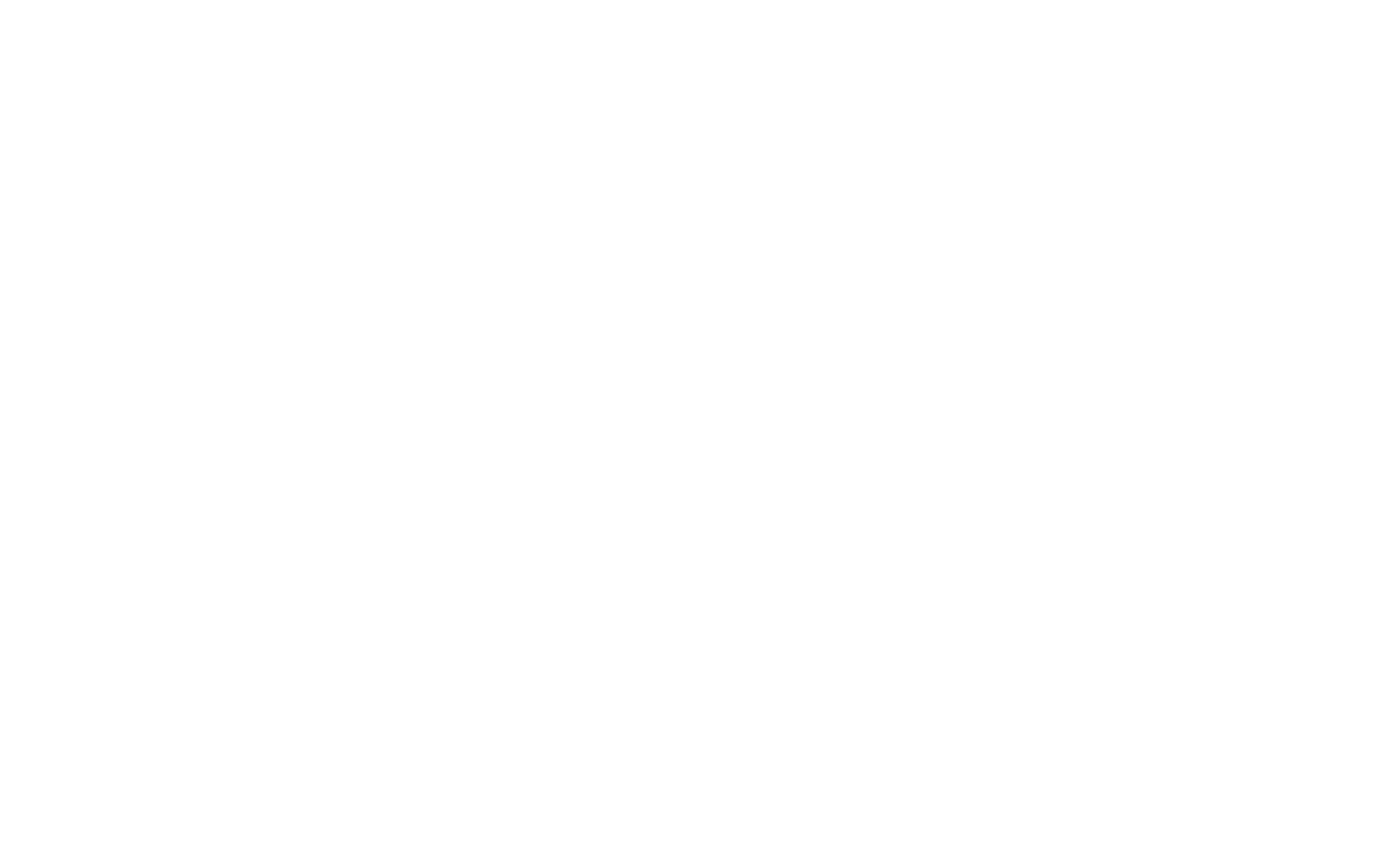| Conduct of community outreach                                       |             |            |                                           |                     |                   |                   |                |              |               |               |             |  |
|---------------------------------------------------------------------|-------------|------------|-------------------------------------------|---------------------|-------------------|-------------------|----------------|--------------|---------------|---------------|-------------|--|
| programs                                                            | <b>STOD</b> | <b>NO</b>  | NP-53.9 - Small Value Procurement         | Annually            | N/A               | December          | December       | GoP          | 150000        | 150000        | $\sim$      |  |
| Participation in HGDG and GMEF<br>among other related trainings and |             |            |                                           |                     |                   |                   |                |              |               |               |             |  |
| capacity building activities                                        | <b>STOD</b> | <b>NO</b>  | NP-53.9 - Small Value Procurement         | Annually            | N/A               | April             | April          | GoP          | 40000         | 40000         | <b>1979</b> |  |
| <b>Travelling Expenses</b>                                          | <b>STOD</b> | <b>NO</b>  | NP-53.9 - Small Value Procurement         | Monthly             | N/A               | Monthly           | Monthly        | GoP          | 1200000       | 1200000       | $\sim$      |  |
| Fuel, Oil and Lubricants                                            | <b>STOD</b> | <b>NO</b>  | NP-53.9 - Small Value Procurement         | N/A                 | N/A               | Monthly           | Monthly        | GoP          | 450000        | 450000        |             |  |
| Water                                                               | <b>STOD</b> | <b>YES</b> | <b>Direct Contracting</b>                 | N/A                 | N/A               | Monthly           | Monthly        | GoP          | 150000        | 150000        | . .         |  |
| Electricity                                                         | <b>STOD</b> | <b>YES</b> | Direct Contracting                        | N/A                 | N/A               | Monthly           | Monthly        | GoP          | 1800000       | 1800000       |             |  |
| Janitorial Services                                                 | <b>STOD</b> | <b>YES</b> | <b>Competitive Bidding</b>                | November, 2021      | December,<br>2021 | December,<br>2021 | December, 2021 | GoP          | 700000        | 700000        | $\sim$      |  |
|                                                                     |             |            |                                           |                     | December,         | December,         |                |              |               |               |             |  |
| <b>Security Services</b>                                            | <b>STOD</b> | <b>YES</b> | <b>Competitive Bidding</b>                | November, 2021 2021 |                   | 2021              | December, 2021 | GoP          | 2000000       | 2000000       | $\sim$      |  |
| Postage                                                             | <b>STOD</b> | <b>YES</b> | <b>Direct Contracting</b>                 | N/A                 | N/A               | Monthly           | Monthly        | GoP          | 300000        | 300000        | $\sim$      |  |
| Landline                                                            | <b>STOD</b> | <b>NO</b>  | NP-53.9 - Small Value Procurement         | N/A                 | N/A               | Monthly           | Monthly        | GoP          | 145000        | 145000        | $\sim$      |  |
| Internet                                                            | <b>STOD</b> | <b>NO</b>  | NP-53.9 - Small Value Procurement         | N/A                 | N/A               | Monthly           | Monthly        | GoP          | 65000         | 65000         | . .         |  |
| Cable, Satellite                                                    | <b>STOD</b> | <b>NO</b>  | NP-53.9 - Small Value Procurement         | N/A                 | N/A               | Monthly           | Monthly        | GoP          | 15000         | 15000         |             |  |
| <b>Auditing Services</b>                                            | <b>STOD</b> | <b>YES</b> | Direct Contracting                        | N/A                 | N/A               | Monthly           | Monthly        | GoP          | 250000        | 250000        | $\sim$      |  |
| Other Professional Fees                                             | <b>STOD</b> | <b>YES</b> | Direct Contracting                        | N/A                 | N/A               | Monthly           | Monthly        | GoP          | 800000        | 800000        | $\sim$      |  |
| <b>Other General Services</b>                                       | <b>STOD</b> | <b>YES</b> | <b>Direct Contracting</b>                 | N/A                 | N/A               | Monthly           | Monthly        | GoP          | 440000        | 440000        | $\sim$      |  |
| Taxes Duties & Licenses                                             | <b>STOD</b> | <b>YES</b> | <b>Direct Contracting</b>                 | N/A                 | N/A               | Monthly           | Monthly        | GoP          | 20000         | 20000         | $\sim$      |  |
| <b>Fidelity Bond</b>                                                | <b>STOD</b> | <b>YES</b> | Direct Contracting                        | N/A                 | N/A               | Monthly           | Monthly        | GoP          | 100000        | 100000        |             |  |
| <b>Insurance Expenses</b>                                           | <b>STOD</b> | <b>YES</b> | <b>Direct Contracting</b>                 | N/A                 | N/A               | Monthly           | Monthly        | GoP          | 150000        | 150000        | $\sim$      |  |
| RM - Other Land Improvement                                         | <b>STOD</b> | <b>NO</b>  | NP-53.9 - Small Value Procurement         | Monthly             | N/A               | Monthly           | Monthly        | GoP          | 300000        | 300000        | $\sim$      |  |
| RM - Building                                                       | <b>STOD</b> | <b>NO</b>  | NP-53.9 - Small Value Procurement         | Monthly             | N/A               | Monthly           | Monthly        | GoP          | 2500000       | 2500000       | $\sim$      |  |
| RM - Motor Vehicle                                                  | <b>STOD</b> | <b>NO</b>  | NP-53.9 - Small Value Procurement         | Monthly             | N/A               | Monthly           | Monthly        | GoP          | 400000        | 400000        | $\sim$      |  |
| RM- Office Equipment                                                | <b>STOD</b> | <b>NO</b>  | NP-53.9 - Small Value Procurement         | Monthly             | N/A               | Monthly           | Monthly        | GoP          | 150000        | 150000        |             |  |
| RM- Office Equipment (ICT)                                          | <b>STOD</b> | <b>NO</b>  | NP-53.9 - Small Value Procurement         | Monthly             | N/A               | Monthly           | Monthly        | GoP          | 100000        | 100000        | $\sim$      |  |
| RM - Semi Expendable Furniture                                      |             |            |                                           |                     |                   |                   |                |              |               |               |             |  |
| & Fixture                                                           | <b>STOD</b> | <b>NO</b>  | NP-53.9 - Small Value Procurement         | Monthly             | N/A               | Monthly           | Monthly        | GoP          | 55000         | 55000         | $\sim$      |  |
| Rent- Motor Vehicles<br>Conduct of Mancom                           | <b>STOD</b> | <b>NO</b>  | NP-53.9 - Small Value Procurement         | Monthly             | N/A               | Monthly           | Monthly        | GoP          | 100000        | 100000        | . .         |  |
| activities/meetings(regular/expand                                  |             |            |                                           |                     |                   |                   |                |              |               |               |             |  |
| ed)                                                                 | <b>STOD</b> | <b>YES</b> | NP-53.10 Lease of Real Property and Venue | Quarterly           | N/A               | Quarterly         | Quarterly      | GoP          | 720000        | 720000        | $\sim$      |  |
| Conduct of audit conference.                                        | <b>STOD</b> | <b>YES</b> | NP-53.10 Lease of Real Property and Venue | Annually            | N/A               | March             | March          | GoP          | 31500         | 31500         | $\sim$      |  |
| Conduct of early Procurement                                        |             |            |                                           |                     |                   |                   |                |              |               |               |             |  |
| workshop                                                            | <b>STOD</b> | <b>YES</b> | NP-53.10 Lease of Real Property and Venue | Annually            | N/A               | November          | November       | GoP          | 18000         | 18000         | $\sim$      |  |
| Conduct of APP/PPMP workshop                                        | <b>STOD</b> | <b>YES</b> | NP-53.10 Lease of Real Property and Venue | Annually            | N/A               | August            | August         | GoP          | 18000         | 18000         | $\sim$      |  |
| Quarterly meeting of los                                            | <b>STOD</b> | <b>YES</b> | NP-53.10 Lease of Real Property and Venue | Quarterly           | N/A               | Quarterly         | Quarterly      | GoP          | 36000         | 36000         | $\sim$      |  |
| <b>Transportation Expenses</b>                                      | <b>STOD</b> | <b>NO</b>  | NP-53.9 - Small Value Procurement         | Monthly             | N/A               | Monthly           | Monthly        | GoP          | 50000         | 50000         |             |  |
| Printing and Publication                                            | <b>STOD</b> | <b>NO</b>  | NP-53.9 - Small Value Procurement         | Monthly             | N/A               | Monthly           | Monthly        | GoP          | 175000        | 175000        | $\sim$      |  |
| <b>Advertising Expenses</b>                                         | <b>STOD</b> | <b>NO</b>  | NP-53.9 - Small Value Procurement         | Monthly             | N/A               | Monthly           | Monthly        | GoP          | 75000         | 75000         | $\sim$      |  |
| Other Subscription Expenses                                         | <b>STOD</b> | <b>NO</b>  | NP-53.9 - Small Value Procurement         | Monthly             | N/A               | Monthly           | Monthly        | GoP          | 50000         | 50000         |             |  |
|                                                                     |             |            |                                           |                     |                   |                   |                | <b>TOTAL</b> | 18.875.600.00 | 18.875.600.00 |             |  |

Prepared by: **Reviewed by:** Reviewed by:

PRINCESS A. CABACUNGAN EDITHA ANDRES **BAC Secretariat, Member BAC Secretariat, Head**

Recommending Approval:

RICHARD FRANCISCO CHARLEMAGNE TAGARINO JENALYN BALEVA JENALYN BALEVA MAGNIFICA MELVIDA CAMAYANG ATTY. GLENN FOLLANT<br>BAC Member BAC Member BAC Member BAC Member BAC Member BAC Member BAC Vice-Chairperson BAC Chairperson BAC **BAC Member BAC Member BAC Member BAC Vice-Chairperson BAC Chairperson**

Approved by: